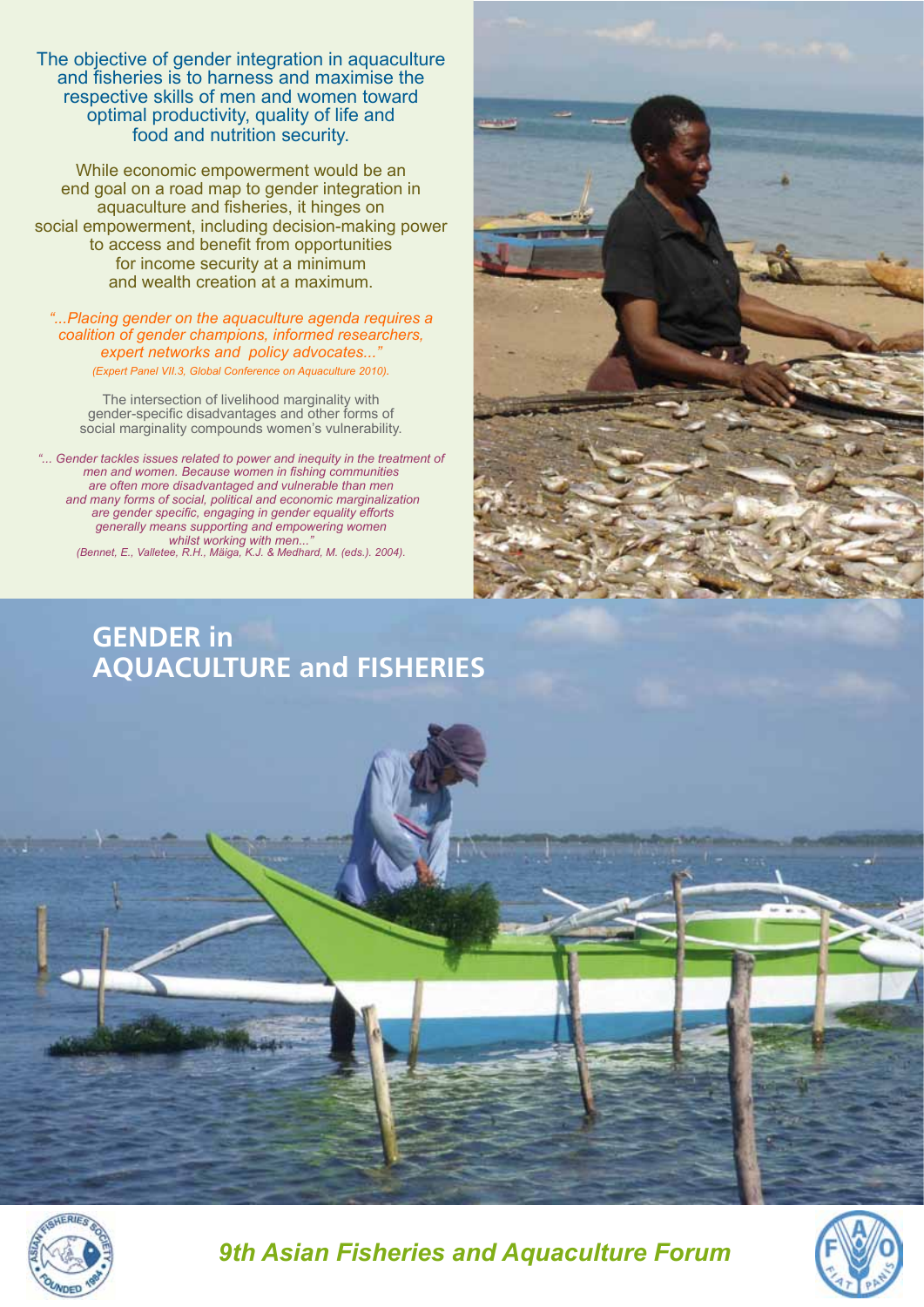

# **THEME**

- **I. Gender and fish supply chains**
	- i. Gender and well-being in fishing and aquaculture communities
	- ii. Gendered issues for supply chain workers

### **II. Gendered responses to change in aquaculture and fisheries**

- i. The gendered dynamics and impacts of natural disasters
- ii. The gendered impacts of climate change and societal change

#### **III. Engendering fisheries and aquaculture policies and governance**

- i. Gender disaggregated data and information
- ii. Engendering research and policy advocacy
- iii. Gender in global fisheries and aquaculture normative products

The AFS women/gender symposia followed from a previous 'Women in Fisheries' photo competition held in 1995 during the  $4<sup>th</sup>$  Asian Fisheries Forum, sponsored by PADEK, a Cambodian non-government aid agency and two earlier PADEK-led women in fisheries workshops in 1994 and 1996. These events focused on women's major contributions to fisheries in Cambodia, Lao PDR, Thailand and Viet Nam and recommended that an Asian symposium be held.

The **first symposium** on **'Women in Fisheries'** was held in 1998 at the 5<sup>th</sup> Asian Fisheries Forum and the second symposium in 2001, at the 6<sup>th</sup> Asian Fisheries Forum.

In 2004, during the **1st Global Symposium on Gender**  and Fisheries at the 7<sup>th</sup> Asian Fisheries Forum, with

the theme 'Changing Tradition: First Global Look at the Gender Dimensions of Fisheries', delegates considered the impact of HIV and AIDS, globalisation and trade on women, and worked towards making the conceptual shift from 'women in fisheries' to 'gender and fisheries'. At the 8th Asian Fisheries Forum in 2007, the **2nd Global Symposium on Gender and Fisheries** had the theme 'Gender and Fisheries: Solutions through Gender Research' and addressed (1) gender issues in inland and coastal resource management and aquaculture, (2) income, fish processing, trade, globalization and WTO, (3) nutrition and human health, (4) gender mainstreaming in fisheries research and development projects and (5) models for successful fishing/fish farming families/ communities.

This **3rd Global Symposium on Gender in Aquaculture and Fisheries**, during the 9th Asian Fisheries and Aquaculture Forum, is jointly sponsored with FAO. It offers a wide range of papers tackling three major themes on gender dimensions in the fish supply chains, changes in aquaculture and policies and governance. There will be keynote, oral and poster presentations (about 55) as well as posters and videos.



*3rd Global Symposium on Gender in Aquaculture and Fisheries*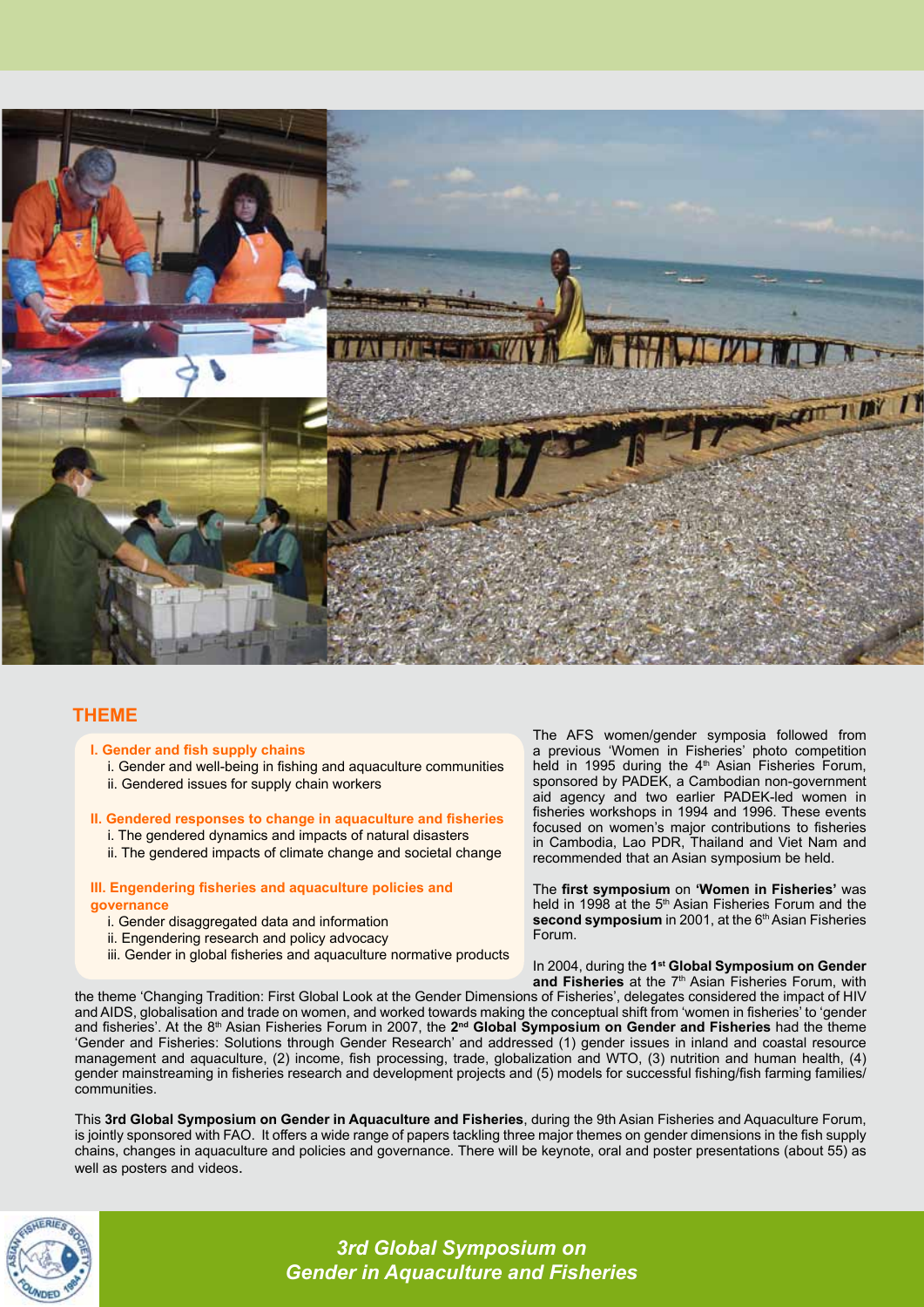## **PROSPECTUS**

The fish sector (capture fisheries and aquaculture) is an important source of income and livelihoods for millions of people around the world. Employment in the sector grew substantially during the last three decades with 2008 estimates of 44.9 million people directly engaged, full time or more frequently, part time. This figure represented 3.5 percent of the 1.3 billion economically active people in the broad agriculture sector worldwide. Majority of fishers and aquaculturists are in developing countries, mainly in Asia.

> Recent developments all demonstrated the growing attention to and focus on gender issues:

- creation of the UN Women by the UN General Assembly (2010)
- WIF Workshop Recasting the Net: Defining a Gender Agenda for Sustaining Life and Livelihoods in Fishing Communities (2010, India)
- Global Conference on Aquaculture 2010 (Thailand)
- launch of the FAO State of Food and Agriculture 2010-2011: *Women in Agriculture Closing the Gender Gap for Development*
- 3rd Global Symposium on Gender in Aquaculture and Fisheries (2011, China)

Integrating a gender focus in the fisheries and aquaculture sector helps us in our efforts to support productivity increases in aquaculture and small-scale fisheries activities, throughout the value chain, and thereby enhance responsible and sustainable use of fisheries and aquaculture resources in a manner that would make an appreciable contribution to household and national well-being, food security and poverty alleviation.

**Purpose:** To generate strategic ideas and actions that could be used to develop a 'road map' for future directions on gender in aquaculture and fisheries.

**Product:** The expected output of the special workshop will be a report containing the outcomes (highlights of issues, conclusions, recommendations and future actions for gender in aquaculture and fisheries) of the workshop including the collated responses on 3-5 critical areas/issues, that will provide guidance towards moving forward the gender in aquaculture and fisheries agenda.

**Process:** Prior to the workshop, invitees will be requested to submit a short narrative on 3-5 critical areas/issues which need to be addressed concerning gender in aquaculture and fisheries. The responses will be collected by the Workshop Secretariat; a summary will be presented during the workshop. A set of key questions will be used as basis for the brainstorming session.

**Participation:** Taking advantage of key experts assembled for the Asian Fisheries Society 3<sup>rd</sup> Global Symposium on Gender in Aquaculture and Fisheries (GAF3), the Special Workshop will be attended by representatives from government, IGOs, NGOs and academe.



*Future Directions for Gender in Aquaculture and Fisheries Action, Research and Development: A Special Workshop*